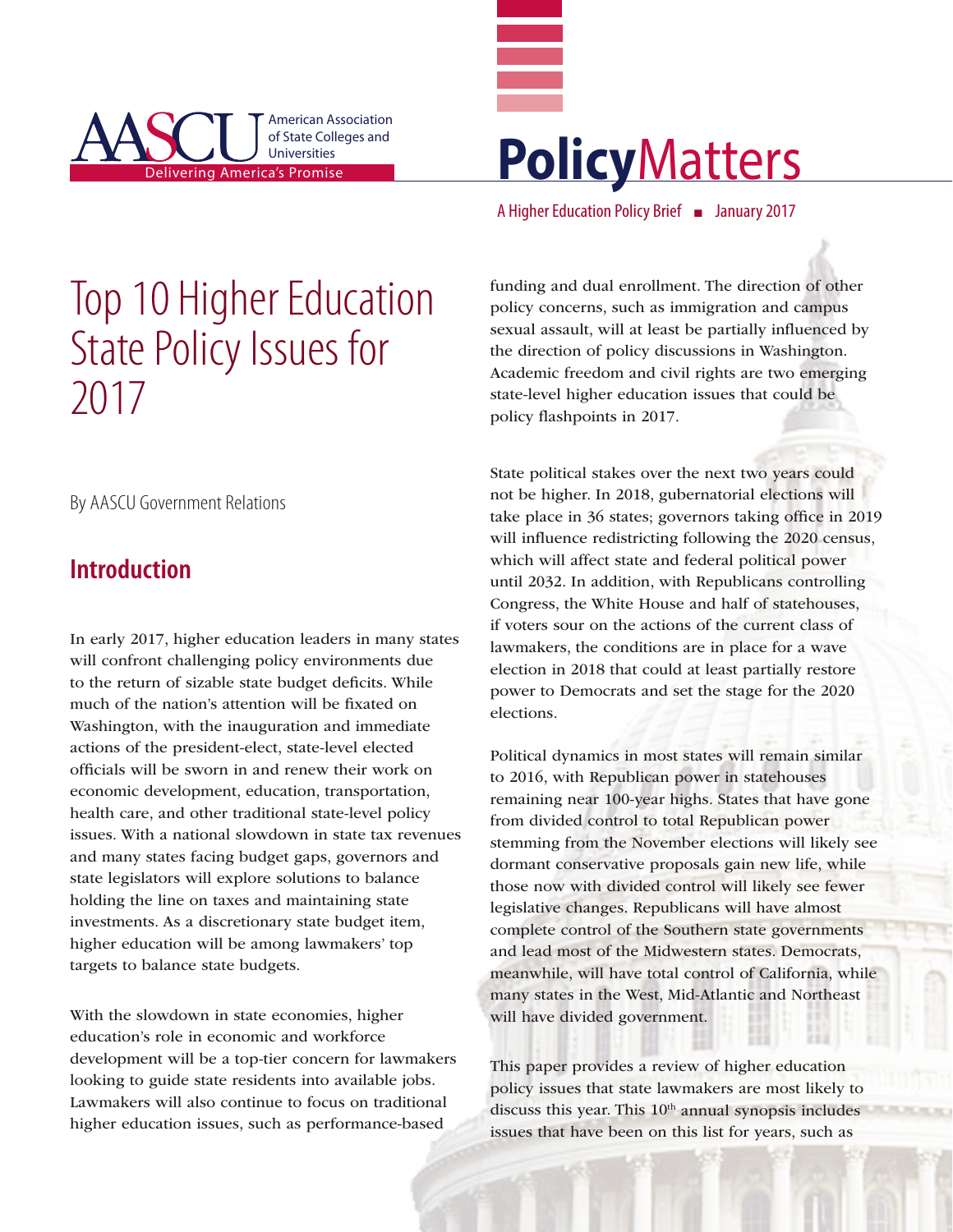

state budgets and college tuition, while others, like state-level solutions to student debt, have ascended as the higher education policy landscape has shifted over the last decade. Newspaper articles, state economic forecasts, gubernatorial statements, and results of last year's legislative sessions collectively informed this paper.

### **1. Higher Education Funding Amid "Softening" State Budgets**

As state lawmakers take their seats in early 2017, the immediate challenge for many will be to craft state budgets amid sluggish tax receipts and deficit projections. While the depths of the Great Recession are long past, the growth of budget revenue in many states has slowed amid robust demand for state funds. While the overall mood on state budgets is pessimistic, each state will have unique circumstances—Minnesota, for example, will have a budget surplus, while Iowa will confront a deficit. The states facing the most difficult budget circumstances in 2017 will be those dependent on revenue from natural resource extraction. Analysts predict low prices to continue in the gas, oil and coal markets for at least the next few years,<sup>1</sup> forcing lawmakers in states like Louisiana, Oklahoma and Wyoming to make difficult budgetary choices.

Nevertheless, states that are less reliant on revenue from resource extraction will also have difficult budget environments in 2017; lawmakers from Massachusetts to Oregon will have to make tough budgetary decisions this year. According to a December 2016 report from the National Association of State Budget Officers (NASBO), 24 states have reported that state budget revenues are below forecasted levels for the current fiscal year.<sup>2</sup> With politically conservative leadership in charge of half of state governments, more states will rely on budget cuts than tax increases to balance state budgets.

For higher education, the extent of its funding will

depend on whether lawmakers make it a priority in state budget negotiations and the amount of state funding available. Higher education funding remains especially vulnerable to state budget downturns because it is a discretionary budget item, has available alternative revenue streams (i.e. tuition and fees), and does not have the bedrock of a broad, organized and well-financed political constituency of other state budget items.

In some states, the initial news has been encouraging—in Alaska, for example, the governor has called for no further cuts to higher education despite state budget difficulties. In other states, like North Dakota, the governor's budget blueprint calls for sharp reductions in state funding. Regardless of the state, advocates for public colleges and universities will likely find a competitive environment for state funding during this year's legislative sessions that will affect institutional capacity to address state needs and provide affordable educational opportunities.

#### **2. Affordability**

Intertwined with state budget dynamics is college affordability. Due to growing concerns about affordability and student debt, state lawmakers in recent years have tied higher education funding increases to commitments from university governing bodies to freeze tuition rates or cap tuition increases. As a result, tuition increases over the last few years have been mild by historical standards. According to the College Board's *Trends in College Pricing* data, tuition at public four-year colleges and universities increased 2.4 percent from 2015-16 to 2016-17 before accounting for inflation, $3 \sin \theta$  to the 2.9 percent pre-inflation growth in the previous two years.<sup>4</sup> While recent years have provided some relief from high tuition increases, constrained state budgets may lead to funding cuts for public colleges and universities and higher tuition increases in the near future.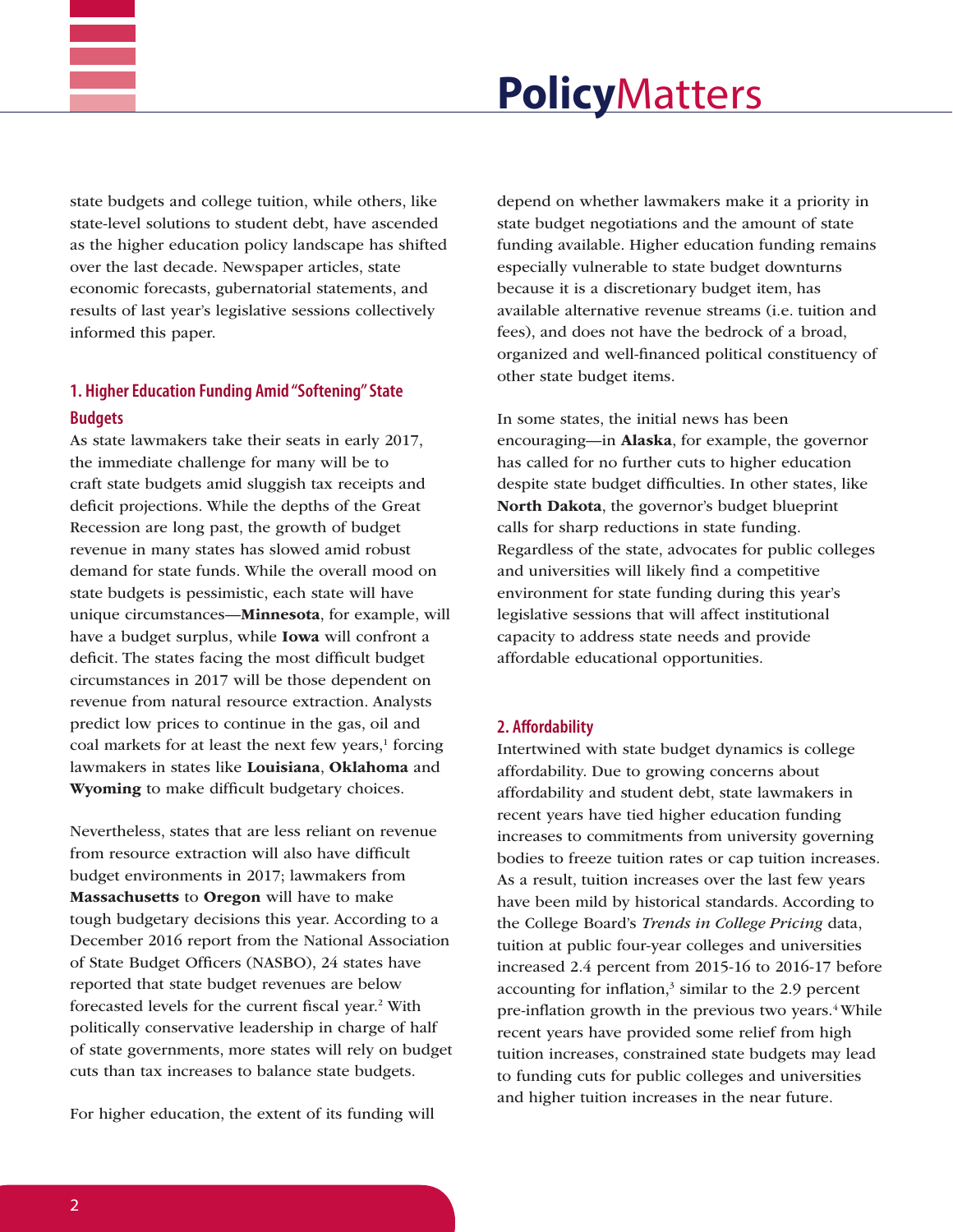

The free tuition movement has gained national traction in recent years, but the election of Donald Trump and a Republican Congress will dampen federal policy momentum in this area. At the state level, a handful of states have approved last-dollar free tuition for resident students attending state community college in recent years, but efforts to expand these policies to other states will have to overcome difficult state budget environments. Nevertheless, in early January 2017, the governor of New York put forth a last-dollar grant program to provide free tuition at public community colleges and state universities for students from families making less than \$125,000 after phasing the program in for three years. The Education Commission of the States counted five states that introduced free tuition bills in the first week of the year.

While affordability remains a clear concern, the conversation about affordability cannot exclude concerns about quality. In some states, such as Wisconsin, state lawmakers have frozen tuition rates and made substantial cuts to public colleges and universities. This has had serious consequences on educational quality, such as shortages of required classes,5 as well as larger class sizes and faculty flight.<sup>6</sup> The need to keep college affordable and maintain quality in environments marked by budget scarcity will be on the minds of policymakers and higher education officials throughout 2017.

### **3. Economic and Workforce Development—Building a Skilled Workforce to Revitalize State Economies**

The 2016 election sent a clear message regarding economic distress and demand for more highpaying jobs. According to the Georgetown Center on Education and the Workforce (CEW), the postelection economic environment remains marked by a starker divide between those with and without education and training beyond high school. A June 2016 report from CEW indicates that nearly all of the jobs created during the economic recovery went to workers with at least some postsecondary school education or training, while the vast majority of jobs lost during the recession were those that required a high school diploma or less.<sup>7</sup>

The nexus of available high-paying jobs, affordable education and training, and streamlined pathways to the workforce remain central to state policymakers' agendas.8 Lawmakers remain particularly interested in policies that promote certificates and associate degrees leading to high-wage, available jobs. Beyond this, investing in research linked to the private sector remains paramount to state economic development. Last year, governors and state lawmakers creatively sought to address this need by promoting policies to strengthen partnerships between businesses and college campuses; incentivize adult students to return to postsecondary education; and smooth transferpathways between the two- and four-year systems. Efforts to continue to tighten the relationship between higher education and the private sector will undoubtedly continue in 2017.

#### **4. Undocumented and DACA Students**

Policies directed at undocumented immigrants, including college students, will be one of the most closely tracked issues this year. During the 2016 campaign, Donald Trump took a hardline stance on federal immigration policy, including calling for discontinuing an Obama-era administrative action that provided temporary legal presence for certain undocumented immigrants (known as Deferred Action for Childhood Arrivals, or DACA). Since administrative actions like DACA are not laws, they can be discontinued by the next administration without Congressional approval. However, Presidentelect Trump has softened his tone on DACA since the election, saying that he hopes to find an immigration policy that will make people "happy and proud." 9

If the Trump administration eliminates DACA, there could be considerable fallout in the states. In some states, DACA classification has allowed students to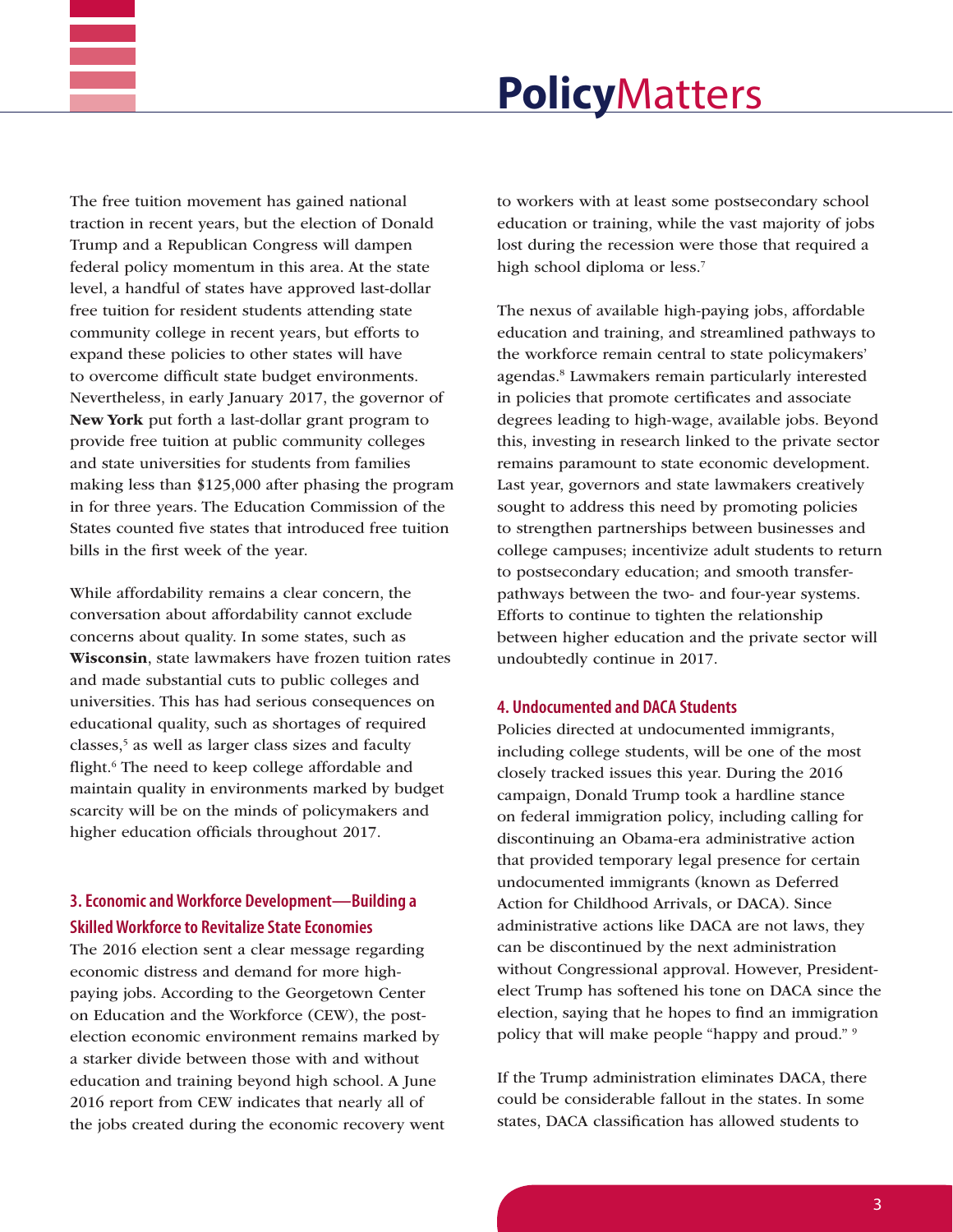

access in-state tuition rates, and ending the program would force them to pay higher out-of-state or international tuition rates. In Georgia, for example, a state judge ruled in January 2017 that DACA students are lawfully present in the state, and thus have a right to be charged in-state tuition rates.

Beyond changes at the federal level, some state-level lawmakers have already stated their intention to pursue immigration policies that would deny in-state tuition to undocumented students and those with DACA classification. Lawmakers in Georgia, Florida and Texas—three states with significant numbers of undocumented and DACA students—have signaled that they will introduce legislation to deny in-state tuition to these populations. Beyond this, lawmakers in a few states have also said that institutions of higher education that choose to defy federal immigration authorities will face consequences from the state government.

#### **5. Campus Sexual Assault**

For the last several years, the Obama administration has used the bully pulpit to bring visibility to campus sexual assault, and the national attention has translated into state-level policy changes. However, incoming Trump administration has given no indication that they will devote as much attention to this issue. Since the November elections, one GOP leader on Capitol Hill has called for rolling back some Obama-era federal guidance on campus sexual assault, arguing that the current policies violate due process rights.10

The lack of high visibility on this issue may affect the amount of attention it receives at the state level. Since emerging as a top issue in our Top 10 in 2014, state lawmakers have commissioned task forces and worked with institutional leaders and other stakeholders to improve the prevention, response, reporting and adjudication of campus sexual assault. From a state policy perspective, some of the most widely considered and debated policy proposals

include:

- Creating affirmative consent standards in campus student conduct policies;
- Annotating academic transcripts for students found in violation of sexual misconduct policies or for those who withdraw while a disciplinary process is pending;
- Requiring universities or victims to file a municipal police report before the college is permitted to start a disciplinary proceeding; and
- Providing victims with confidential advisors or advocates either on- or off-campus.<sup>11</sup>

In 2016, 22 states introduced or enacted legislation related to campus sexual violence. In 15 states, the bills addressed one or more of the four primary themes: affirmative consent; transcript notation; the role of local law enforcement; and the role of confidential advisors or advocates.12 Due-process advocates also joined the conversation in 2016 in an effort to ensure that adjudication is equitable for all parties. While discussions on how to best combat campus sexual assault and ensure due process will continue this year, the extent to which momentum from the Obama era continues remains unclear.

#### **6. Guns on Campus**

Due to the sheer amount of state legislation introduced in 2016 forcing campuses to allow individuals with concealed carry permits to bring their guns on college campuses, guns on campus will continue to be one of the most contentious higher education policy issues in 2017. In 2016, Ohio and Tennessee approved limited measures loosening campus weapons policies. In 14 other states, legislation related to guns on campus failed last year, however, pro-gun organizations will work to overturn campus gun laws, particularly in states like Arkansas, Florida and Georgia, where the gun lobby has previously attempted to pass such legislation. According to the National Conference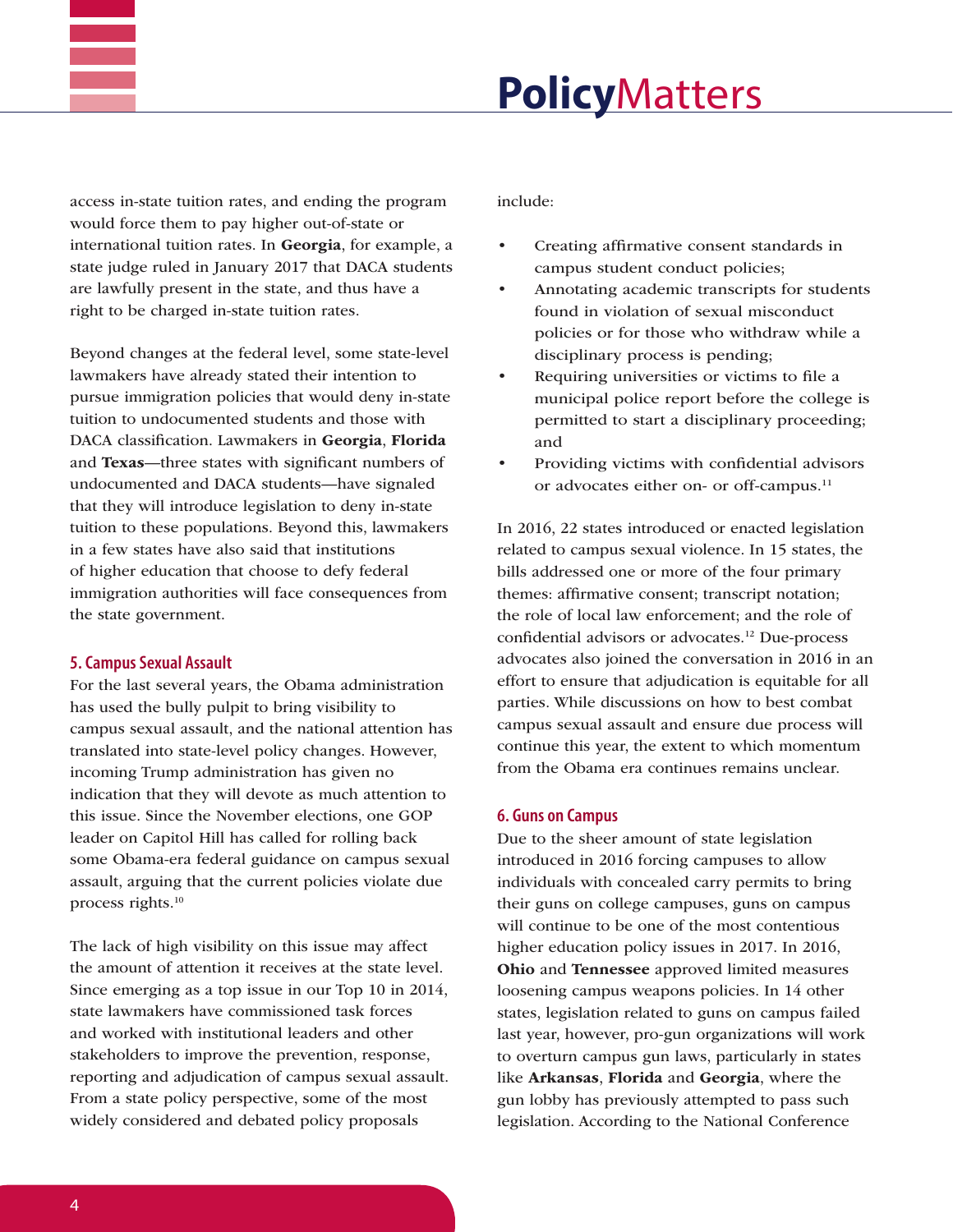

of State Legislatures (NCSL), eight states currently permit guns on college campuses.13 While the content of the bills vary from state to state, the overwhelming majority of campus stakeholders, including the law enforcement community, do not support allowing guns on campus in any capacity, as college campuses seek to remain among the safest enclaves in American society.

#### **7. Institutional Productivity and Student Success**

With limited revenues in many state coffers this year, there will be renewed interest in state policies aimed at incentivizing improved institutional outcomes with existing resources. The most prominent of these policies is performance-based higher education funding (PBF), a policy that has expanded to states throughout the nation since the beginning of the decade. PBF has enjoyed a rebirth in the postrecession environment; states experimented with PBF in the 1990s, but the 90s-era policies faded with the dot-com bubble burst in the early 2000s. The new "PBF 2.0" models are more nuanced than 1990s-era prototypes and about 35 states either are in the process of developing PBF or have already implemented it.<sup>14</sup> However, there is variation in the structure of PBF models, with most states linking a relatively small portion of their higher education funding revenue to performance, while a few states, such as Tennessee, devote nearly all of their funding based on outcomes. The metrics to determine funding also vary from state to state.

Linking state funding to performance has been a toptier policy recommendation from major foundations, such as Gates and the Lumina Foundation. More states, such as Arkansas and Wisconsin, are exploring linking higher education funding to performance. The governor of Arkansas, in fact, proposed funding increases for higher education contingent on creating a PBF system. Kentucky also unveiled a new PBF system in late 2016.

The effectiveness of most "PBF 2.0" models remains

unknown, but 2017 will likely include new research on PBF systems. Recent scholarly papers have cast doubt as to whether this policy will lead to substantial improvements in institutional outcomes. In April 2016, an analysis indicated that colleges and universities in states with PBF could be responding to the policy by enrolling fewer low-income students.15 A month later, the Century Foundation released a paper entitled "Why Performance-Based Funding Doesn't Work," questioning the assumptions that underlie the policy. For example, the paper argues that PBF could exacerbate the divide between the "haves" and "haves not" of higher education by pulling funding from struggling institutions, and notes the difficulties of incentivizing complex, diffuse organizations like colleges and universities.<sup>16</sup> The debate over the effectiveness and unintended consequences of PBF will only increase with the introduction of new research in 2017.

#### **8. Academic Freedom, Civil Rights and Social Issues**

Higher education has often been accused of liberal and progressive biases and the dominance of conservative lawmakers in some states may lead to more conflicts and arguments over bias in the academy in 2017. The stark divide between campuses and statehouses on cultural and civil rights issues played out in the headlines throughout 2016. In Wisconsin, a few lawmakers recently voiced their objections to a course at the University of Wisconsin-Madison entitled, "The Problem of Whiteness." Similarly, an Iowa lawmaker plans to introduce legislation that will target state universities that established 'cry zones' after the 2016 elections by subjecting them to budget cuts. Tennessee lawmakers pulled funding for the University of Tennessee's Office of Diversity and Inclusion over "Sex Week" and campus efforts to be more accommodating for the LGBTQ community. Last year, Missouri lawmakers sought to hold the University of Missouri accountable for a series of protests that they saw as an embarrassment to the state on the national stage. In early 2017, an Arizona lawmaker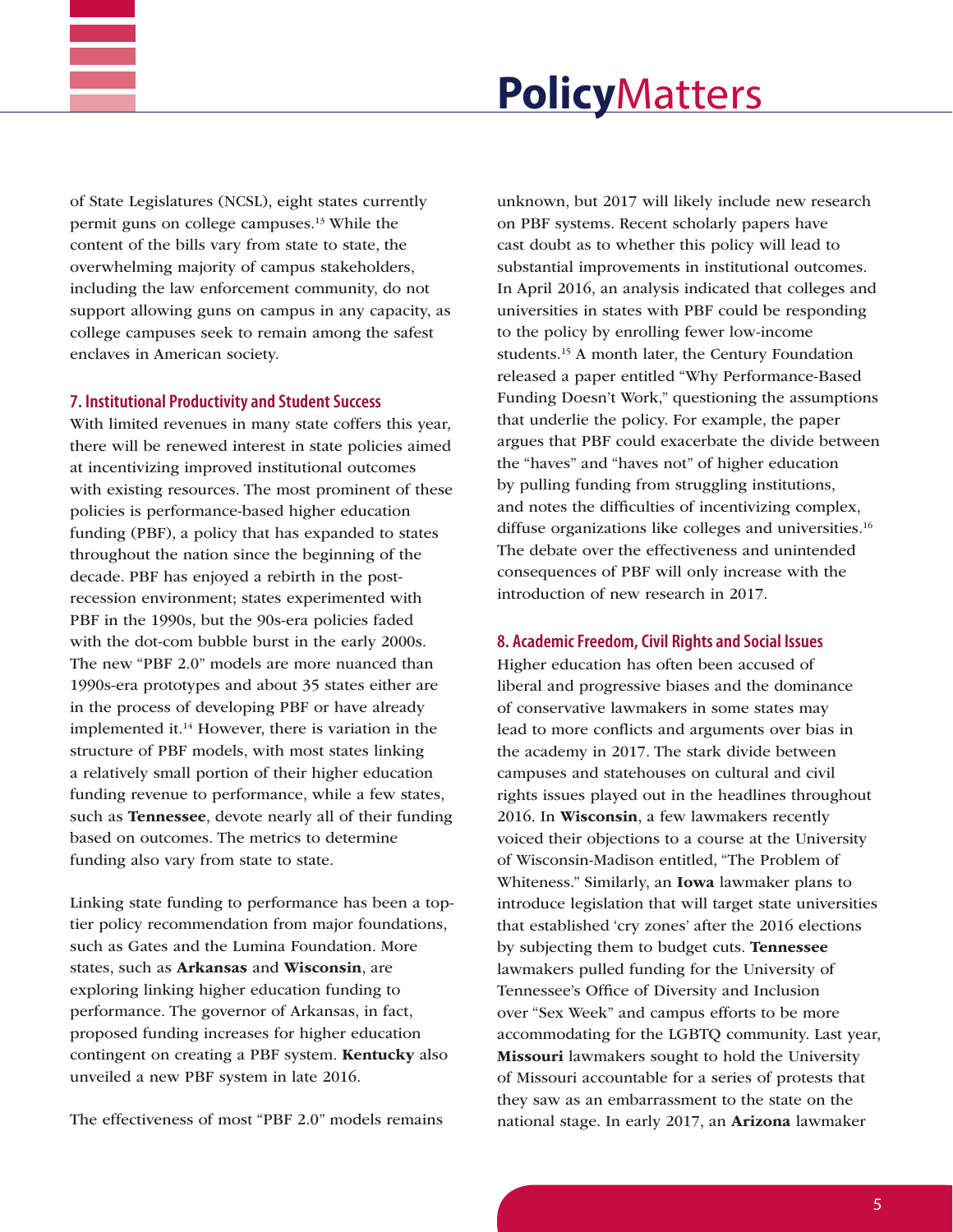

introduced a measure pulling funding for college social justice courses, while a top Wisconsin lawmaker suggested tying state funding to a measure of "intellectual diversity." While the funding threats made by lawmakers usually do not materialize, they symbolize a divide that higher education leaders need to bridge in order to make higher education a state priority.

#### **9. Student Debt Management**

State policymakers have an increasing number of constituents who rely on debt as a mechanism for financing their postsecondary education, making student loan refinancing, loan forgiveness and related policies an emerging policy priority. In 2016, Missouri and Virginia considered joining seven other states that allow students to refinance their student loans, although the legislation did not pass. Oregon is exploring this issue and will likely act through legislation this year. Legislatures are also considering policy proposals that give those with student loan expenses deductions or credits on their state taxes.

Another key element of debt assistance is improving financial literacy among student borrowers, which lawmakers in Nebraska and Wisconsin have addressed through legislation to provide students with more information about their loans and repayment options. State lawmakers also want to increase awareness of federal public service loan forgiveness programs among eligible residents. As college debt affects more state residents, state policymakers will continue to explore policies to ease debt burdens in the months and years ahead.

#### **10. Dual Enrollment**

With continued concerns over college affordability and college readiness, policies that allow students to take courses that count toward a high school diploma and a college credential remain popular with governors and state legislatures. This past year, lawmakers in several states passed bills to make dual enrollment opportunities more accessible through: financial incentives to students and districts; clarification of transfer pathways; and promulgation of courses, either in-person or online, in-district or around the state.17

State legislatures will consider proposals in 2017 that will increase access to dual enrollment opportunities and provide clarification on qualifications to teach dual enrollment courses. As noted in last year's Top 10, the Higher Learning Commission (HLC)—an accrediting association for Midwestern colleges stated that postsecondary instructors must have completed a designated amount of graduate-level coursework, which may reduce the number of teachers qualified to teach dual enrollment classes. Indiana was the only state in 2016 to address the issue through legislation, and although the standards are not in effect until 2022, 18 other states will be affected and therefore the issue will likely be a point of contention for many state lawmakers this year.

### **Honorable Mention**

#### **Consumer Protection and For-Profit Colleges**

Fraud and abuse among for-profit college providers will likely continue to be a topic of interest for state attorneys general (AGs) in 2017, and some state legislatures may pursue policies to crack down on misconduct in the for-profit college sector this year. In addition, loan forgiveness for students who were victims of fraud from for-profit college providers could capture the attention of state AGs, but it remains unclear the extent to which the Trump administration will forgive these loans. In April 2016, 12 state attorneys general called on the U.S. Department of Education to deny federal recognition to an accreditor of for-profit colleges. The attorney general in Massachusetts helped students through the process of asking the U.S. Department of Education to discharge student loans after the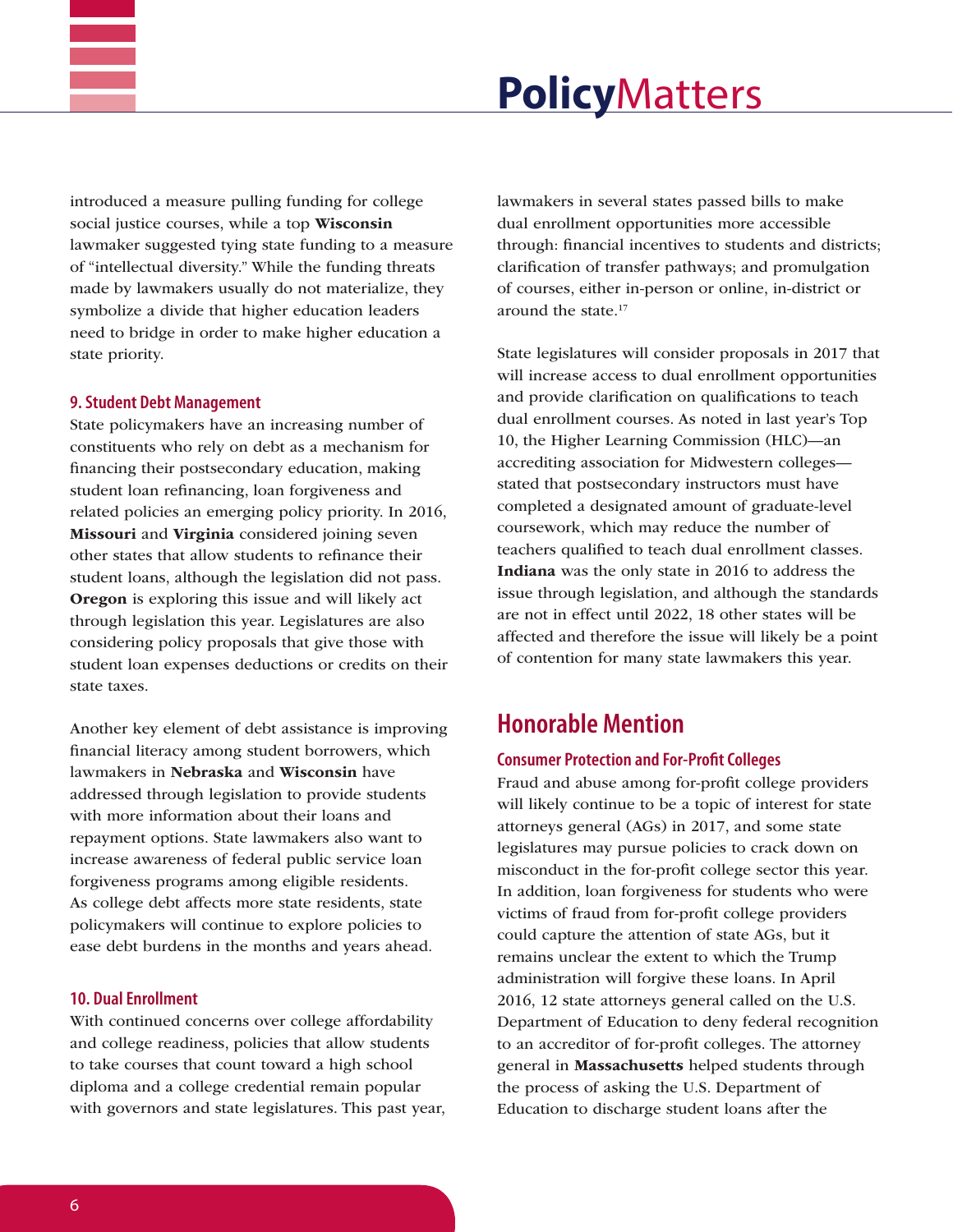

collapse of Corinthian Colleges. The California attorney general announced a \$1.1 billion settlement against Corinthian College in March 2016. Attorneys general in Kentucky and Minnesota have also been active in pursuing allegations of fraud and abuse in this sector in their respective states.

#### **Policies to Help Vulnerable and Needy Students**

In recent years, scholars and activists have given new attention to programs that help low-income students with basic needs, such as housing, food and childcare, as well as ideas to help improve the success of students transitioning from foster homes. This visibility has translated into public policy in some states. In 2016, California approved a bill that would allow homeless students access to shower facilities at community colleges and a measure to address food insecurity among college students. The California legislature granted priority enrollment for foster youth or former foster youth at their three public systems last year. Maryland enacted similar legislation that will provide tuition waivers for students in foster care and homeless youth. With alarming percentages of students experiencing food and housing insecurity, there are opportunities for activists, higher education officials and lawmakers to explore solutions to help the most vulnerable students with basic living needs.

### **College Access and Success for Veterans/Current Military Members & Families**

Governors and state legislators throughout the country have passed bills over the last several years to help veterans, current military members, and families of military members access higher education. This includes acknowledging veterans' education and skills through granting of commensurate college credit, providing support services to foster student success, and extending educational benefits to family members. The upcoming legislative sessions will likely see more legislation introduced to help these students and their families meet their educational

goals and successfully transition to civilian jobs and other opportunities.

### **Free Speech on Campus**

There have been growing state-level efforts to eliminate free speech zones on campus, with the efforts led by 1<sup>st</sup> Amendment rights advocacy groups seeking to expand free speech to the entire campus. Arizona approved a bill banning free speech zones on campus in 2016, while Missouri and Virginia passed similar measures in 2015 and 2014, respectively. A bill in Utah failed to pass in 2016. There will likely continue to be discussion about freedom of speech on college campuses in other states throughout 2017.

## **Conclusion**

State budgets will be the largest issue facing public colleges and universities in 2017. Beyond current budget numbers, the year ahead could also give an indication of whether the slowdown in state tax receipts is a short-term challenge or a longerterm economic issue that will shape state budgets and constrain state investment in the years ahead. Beyond this, state legislative calendars will include a mix of longstanding and emerging issues this year, with decisions made in Washington influencing some of the issues under consideration in statehouses.

Regardless of the ebb and flow of politics and economics in 2017, public higher education's mission of enhancing students' lives and improving the economic and non-economic vitality of communities remains as relevant as ever. This year will likely be more challenging for higher education advocates than past years in most states, but the return on public investment acquired through the day-today work of building and maintaining lawmakers' confidence in public institutions of higher education remains high and vital to the success of the next generation.